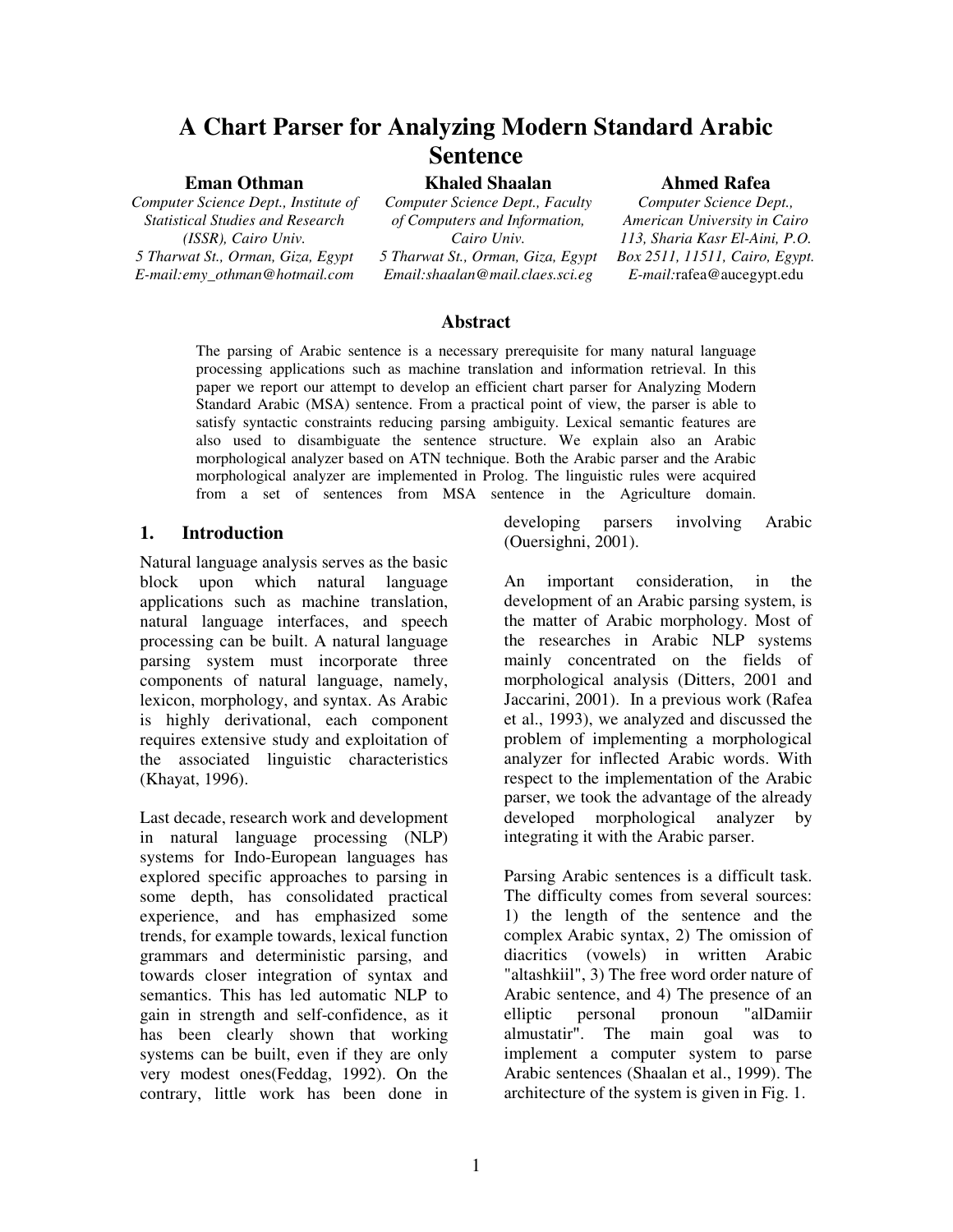

**Figure (1) –** The architecture of The Arabic Chart Parser



**Figure (2) –** ATN representing the relation between the additions and stem of an inflected Arabic word.

This article describes our attempt in developing an Arabic Parser for MSA text. The next section briefly presents the Arabic morphological analyzer and the lexicon structure. Then the focus turns to a description of implementation of the grammar rules and the ambiguity resolution, which is the concern of this study. Next, we show a worked example. In a concluding section, we present some final remarks

# **2. The Arabic Morphological Analyzer and Lexicon**

In Rafea et al. (1993) we described a morphological analyzer for inflected Arabic words. An augmented transition network (ATN) (Woods, 1970) technique was successfully used to represent the context-

sensitive knowledge about the relation between a stem and inflectional additions. The ATN consists of arcs. Each of which is a link from a departure node to a destination node, called states, see Fig. 2. An exhaustive-search to traverse the ATN generates all the possible interpretations of an inflected Arabic word. The morphological analyzer is implemented in Prolog.

The morphological analyzer consists of three modules: Analyzer module, lexical disambiguation module and features extraction module. Fig. 3 shows an example of analyzing the inflected Arabic word "الطلبين" (alTalabayn). In this example, this word is analyzed into a verb and a noun. The former is discarded because the prefix is only used with nouns.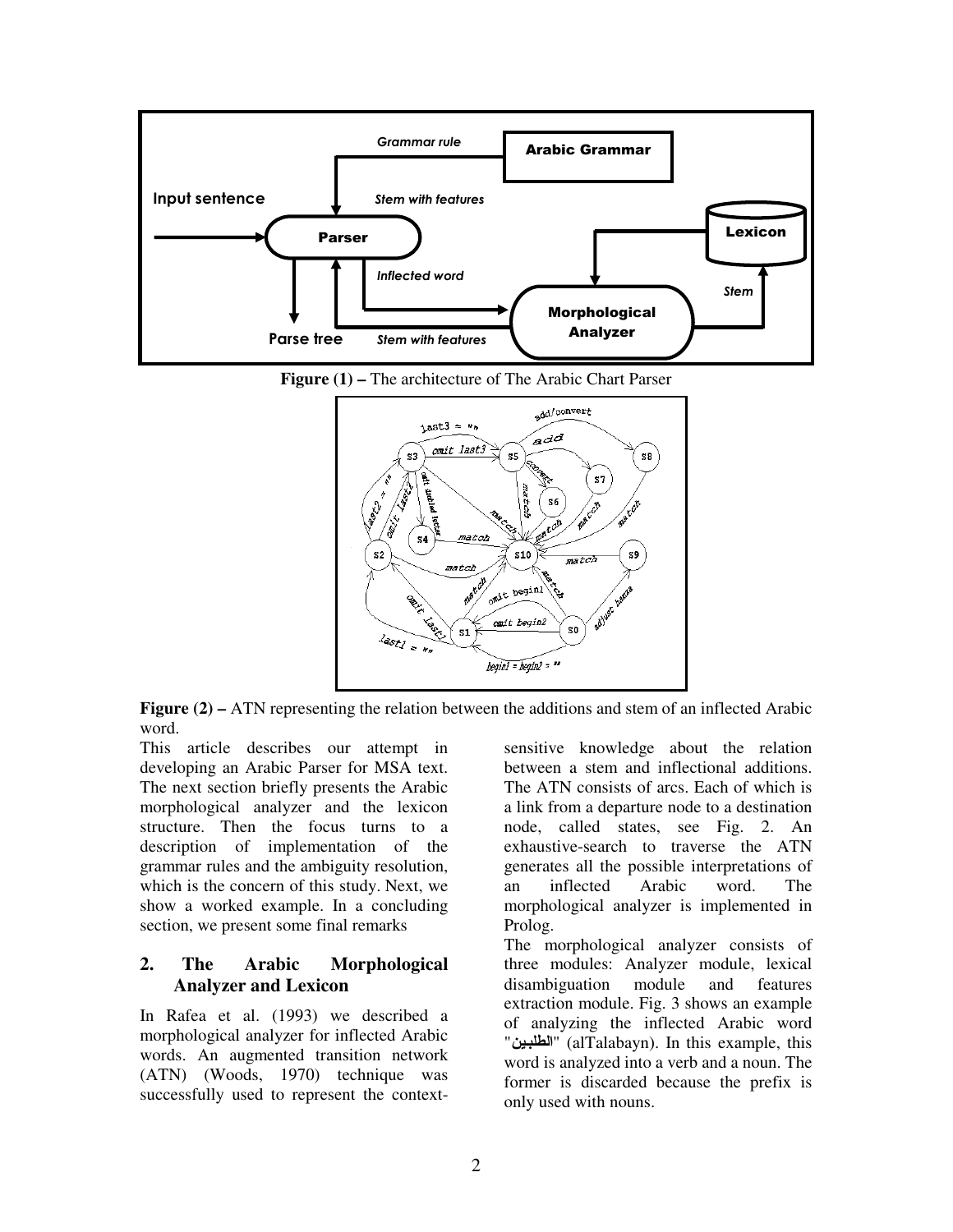

### **Figure (3) –** A Morphological Analysis Example

The lexicon is designed to reflect the word categories in Arabic. There are three morphological categories for Arabic—noun, verb, and particle— each with a different set of features. There are two types of features in the lexicon: syntactic features that eliminate syntactic ambiguity and lexical features that eliminate lexical ambiguity. The values of these features are stored in the lexicon and can be modified during the sentence analysis.

The lexicon entry is represented as a Prolog fact. The following describes the forms of the lexicon entry:

- **Verbs:** A verb has the following form: verb (Stem, Voice, Tense, [Subject Gender, Object Gender], Number, End case, Transitivity, [Subject rationality, Object Rationality], Infinitive)
	- *Syntactic features:*
		- o **Voice:** passive / active
		- o **Tense:** past / present
		- o **[Subject gender, Object Gender]:** [Male/Female, Male/Female]
		- o **Number:** singular /dual / plural
		- o **[End Case, Agent]**: [accusative / nominative / genitive, subject / object / proagent],
- o **Transitivity:** intransitive / transitive\_1\_obj / transitive\_2\_obj This feature gives the grammar the ability to predict the max number of agents expected after the verb that helps in distinguishing between passive and active voice of verbs that do not change their form in both cases.
- *Lexical features:*
	- o **[Subject Rationality, Object rationality]:** [rational/irrational, rational/irrational] This feature helps in determining that an agent is the proagent for a verb but not its subject by comparing the rationality feature of this verb with the agent feature.
	- o **Infinitive:** [infinitive form] since we did not store the passive form of the verb in the lexicon this feature is needed when the morphology decides that the verb in the passive voice.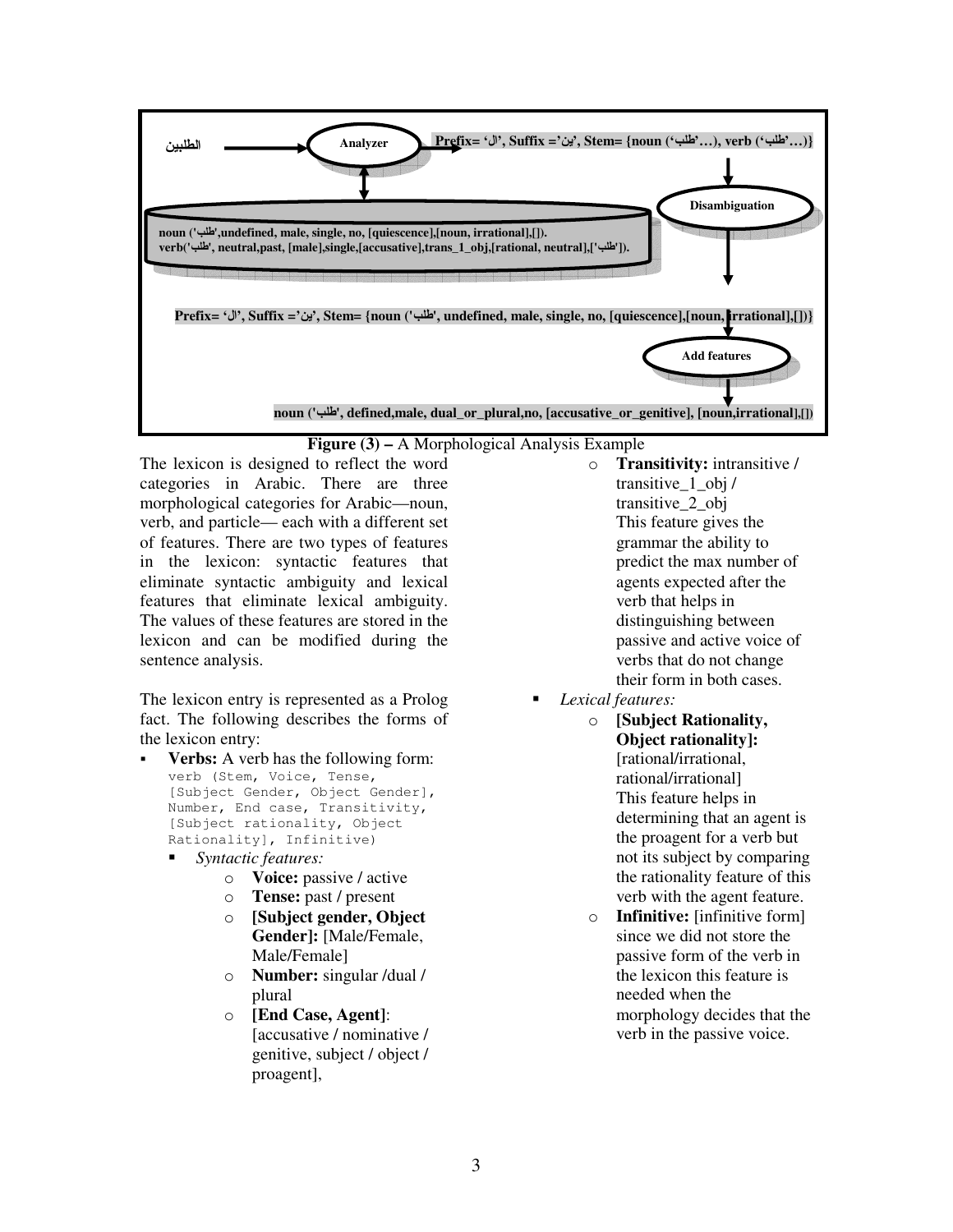- **Nouns:** A noun has the following form: noun(Stem ,Definition ,Gender ,Nu mber ,Adjectivability ,End case ,[Category, Rationality] , irregular plural).
	- *Syntactic features:*
		- o **Definition:** defined/undefined/neutral
		- o **Gender:** male/female
		- o **Number:** Singular /dual / plural,
		- o **End case:** [indeclinable/quiescence/ac cusative/nominative/genitiv e, without\_noon: to indicate that the noun does not take suffix " $\ddot{\mathrm{o}}$ " in case of dual or plural which means that the noun must be in an annexation form]
		- o **Irregular plural:** [broken plural form of the irregular noun]
	- *Lexical features:*
		- o **Adjectivability:** yes: if we can get the adjective form by adding the suffix " $\omega$ " /no otherwise
		- o **[Category, Rationality]:** [category can be any noun type like: adjective, infinitive, demonstrative noun etc., etc., rational/irrational]. The category is needed because some noun types are not allowed to occur in a certain sentence position like the adjective in the position of subject.
- **Particles:** A particle has the following form:

Particle (Stem, Category). The only feature represented here is the

**Category:** preposition, conjunction…etc.

## **3 A Unification Based Grammar (UBG) Grammar for Arabic**

Unification based grammar (UBG) formalism (Covington, 1994) is used to write the Arabic grammar rules in the proposed chart parser. The grammar is implemented in SICStus Prolog 3.10. Each grammar rule has the form

rule(LHS,RHS):- constrains

Each constraint is used for one of three purposes:

- 1. To make the agreement between the left and right hand side of the grammar rule.
- 2. To reduce the syntactic ambiguity.
- 3. To reduce the semantic ambiguity.

The grammar specifies the structure of the Arabic sentence. The Arabic sentence is generally classified as either nominal sentence or verbal sentence. In each case the sentence is either simple or compound. The difference between the simple sentence and the compound sentence is that the former does not have a complementary that could occur at the end of the sentence. This is best clarified by the following example:

.<br>- هب المزارع إل*ى* الحقل و جمع المحصول Complementary Simple sentence Compound Sentence

The grammar consists of 170 rules. The rules are divided to 22 groups of rules each of which represents a grammatical category such as: Object, Subject, Defined, conjunction form, substitution form etc. This categorization is designed in such a way it helps in maintaining the grammar in a modular way.

# **A Grammar Rule with Simple Disambiguation Constrains**

### The Grammar rule

object (Stem, Gen, Rat)→defined (Stem,Gen,Num,End\_case,[Cat,Rat])])

#### is represented as

```
rule(object(Stem,Gen,Rat),
[defined(Stem, Gen, Num, End_case,
[Cat, Rat])]) :-
       Cat\==demonstrative_noun,
       Cat\==connected_pronoun,
       End_case\==nominative,
       End_case\rangle == genitive.
```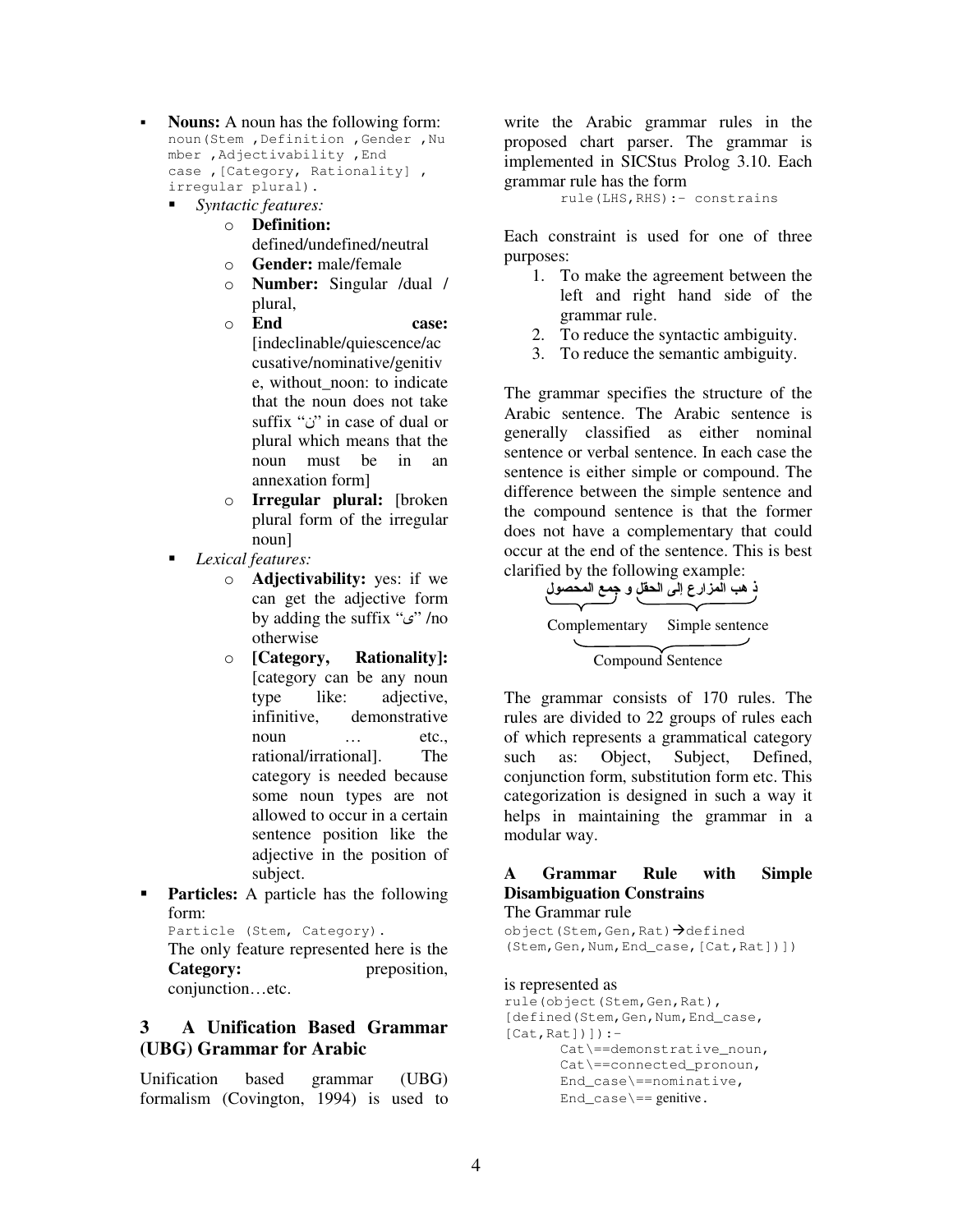This rule tells us that the object can be a defined noun such that the gender and rationality of the object will be the same as the gender and rationality of the defined noun. It defines three constraints that should be satisfied in order to apply this rule during the course of parsing a sentence:

- *Semantic constraints:* the object should be neither a demonstrative noun nor a pronoun connected to a word.
- *Syntactic constraint*: object should not be in a nominative case nor genitive case.

Standard Arabic writing is unvowelled, which results in a very high level of ambiguity. However, our syntactic and morphological analyzers succeeded for resolving the ambiguity of the end case in most of the nouns. In single form that is suffixed with "Alef", it is in accusative case. In dual or regular masculine plural form, the morphological analyzer will determine whether the noun is either in nominative, or accusative or genitive case.

### **A Grammar Rule with Complex Disambiguation Constrains**

The above rule is a simple one, but generally the rule could have more sophisticated constrains. Consider the verbal sentence rule below. This rule defines the verbal sentence that contains only verb phrase. This verb phrase could be just a verb or a verb preceded by a particle. Some constraints should be satisfied in order to apply this rule during the course of parsing a sentence:

- The verb must not be ditransitive (i.e. taking two objects):
- If the analysis of the verb could not tell us whether it is in passive or active voice, we have to check the transitivity of the verb:
	- o If it is intransitive, the verb must be in active voice and

the Cat feature will be either connected or absent agent

o If the verb is transitive and takes only one object, it must be in passive voice and the pro-agent will be either connected or absent. Note that when the verb has the same lexical form in both the active and passive voices, like the verb ""(رح $'$ , " we used semantics features to determine the correct voice.

```
rule( simple_verbal_sentence(Stem,
Time1, Gen, Num, Cat), [verb_phrase(Stem,
Time, Gen, Num, Trans, _, Agent) ]) :-
((\forall x (Agent),Agent\leftarrow=[])\rightarrowAgent=[Sub|Obj];Sub=Agent),
      Trans\==trans_2_obj,
       (Time==neutral,\+var(Trans)->
              (Trans==intrans->
                     Time1=active,
       (\+var(Obj),Obj\==[]->
       Cat=connected_subject;Cat=Sub)
             ; Time1=passive,
       (\+var(Obj),Obj==[]-> Cat=Sub;
       Cat=connected_pro_agent)
       )
       ;( var(Trans)->true
       ; (Time==active->
                 Trans=intrans,
                 Time1=active,
   (\+var(Obj),Obj\==[]->
       Cat=connected_subject_objct;
       Cat=Sub)
; Trans=trans_1_obj,Time1=passive,
  (\+var(Obj),Obj\==[]->
       Cat=connected_pro_agent_objct;
       Cat=Sub) ))).
```
# **4 A Worked Example**

In our work, the parser is a bottom-up parser that attempts to create a parse tree representing the syntactic structure of the Arabic sentence. The basic process is described in [Allen, 1995]. The following explains how the chart parser is used to parse the verbal sentence "اتروى الأرض جيدا". The grammar rules involved are shown in Appendix (1). Fig. 4 shows the parse tree.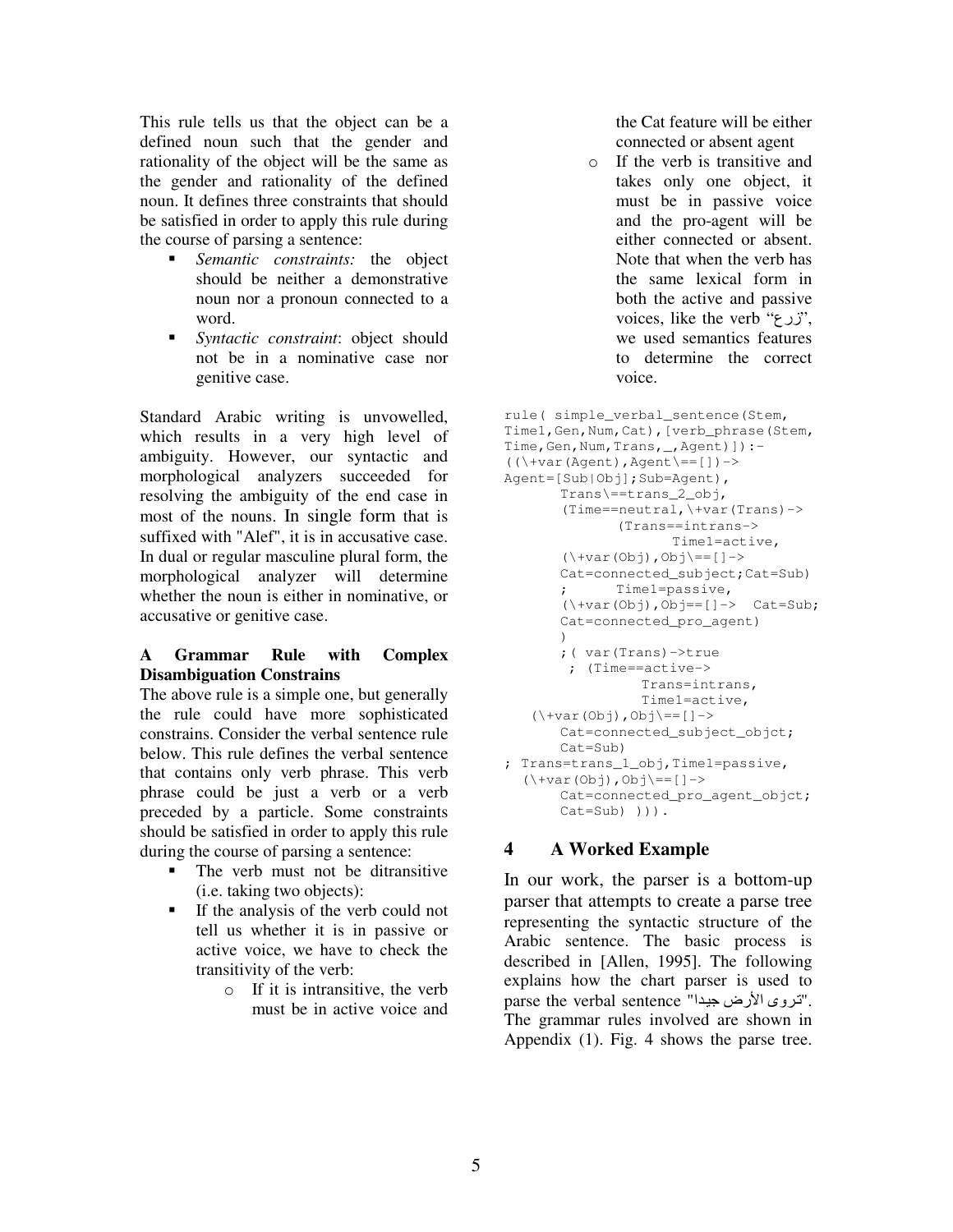| S                                                                                            |                                                                      |                                                                    |  |
|----------------------------------------------------------------------------------------------|----------------------------------------------------------------------|--------------------------------------------------------------------|--|
| verbal_sentence                                                                              |                                                                      |                                                                    |  |
| simple_verbal_sentence                                                                       |                                                                      |                                                                    |  |
|                                                                                              |                                                                      | circumstantial                                                     |  |
| simple_verbal_sentence                                                                       |                                                                      |                                                                    |  |
|                                                                                              | agent                                                                |                                                                    |  |
|                                                                                              | pro_agent                                                            |                                                                    |  |
|                                                                                              | object                                                               |                                                                    |  |
|                                                                                              | defined                                                              |                                                                    |  |
| verb phrase                                                                                  | noun                                                                 |                                                                    |  |
| verb                                                                                         |                                                                      |                                                                    |  |
|                                                                                              |                                                                      |                                                                    |  |
|                                                                                              |                                                                      |                                                                    |  |
| $^0$ نروی                                                                                    | الارض <sup>ا</sup>                                                   | $^2$ جيدا                                                          |  |
| rule(verb_phrase,[verb]):-constraints.                                                       |                                                                      |                                                                    |  |
| rule(simple_verbal_sentence,[verb_phrase <sup>0</sup> ,agent,circumstantial]):-constraints.  |                                                                      |                                                                    |  |
|                                                                                              |                                                                      |                                                                    |  |
| rule(simple_verbal_sentence,[verb_phrase <sup>0</sup> ,agent]):-constraints.                 |                                                                      |                                                                    |  |
|                                                                                              | rule (defined,[noun]).                                               |                                                                    |  |
|                                                                                              | rule(object(Stem,Gen,Rat),[defined <sup>0</sup> ]):- constraints.    |                                                                    |  |
|                                                                                              |                                                                      |                                                                    |  |
|                                                                                              | rule(agent(الارض), object,Gen,Rat),[ object (الارض),Gen,Rat)]).      |                                                                    |  |
|                                                                                              | rule(pro_agent(Stem,Gen,Rat),[defined <sup>0</sup> ]):- constraints, |                                                                    |  |
|                                                                                              |                                                                      | rule(agent(من), pro_agent,Gen,Rat),[ pro_agent (الارض),Gen,Rat)]). |  |
| rule(simple_verbal_sentence,[verb_phrase ,agent <sup>0</sup> ]):-constraints                 |                                                                      |                                                                    |  |
| rule(simple_verbal_sentence,[verb_phrase ,agent <sup>0</sup> ,circumstantial]):-constraints  |                                                                      |                                                                    |  |
|                                                                                              |                                                                      |                                                                    |  |
|                                                                                              |                                                                      | rule(circumstantial,[noun]):-                                      |  |
|                                                                                              |                                                                      |                                                                    |  |
| rule(simple_verbal_sentence,[verb_phrase ,agent,circumstantial <sup>0</sup> ]):-constraints. |                                                                      |                                                                    |  |
| rule(verbal_sentence,[ simple_verbal_sentence <sup>0</sup> ]):-constraints.                  |                                                                      |                                                                    |  |
| rule $(s,  vert)$ _ sentence $ $ ).                                                          |                                                                      |                                                                    |  |
|                                                                                              |                                                                      |                                                                    |  |

*\* For shortness the rules is written without features*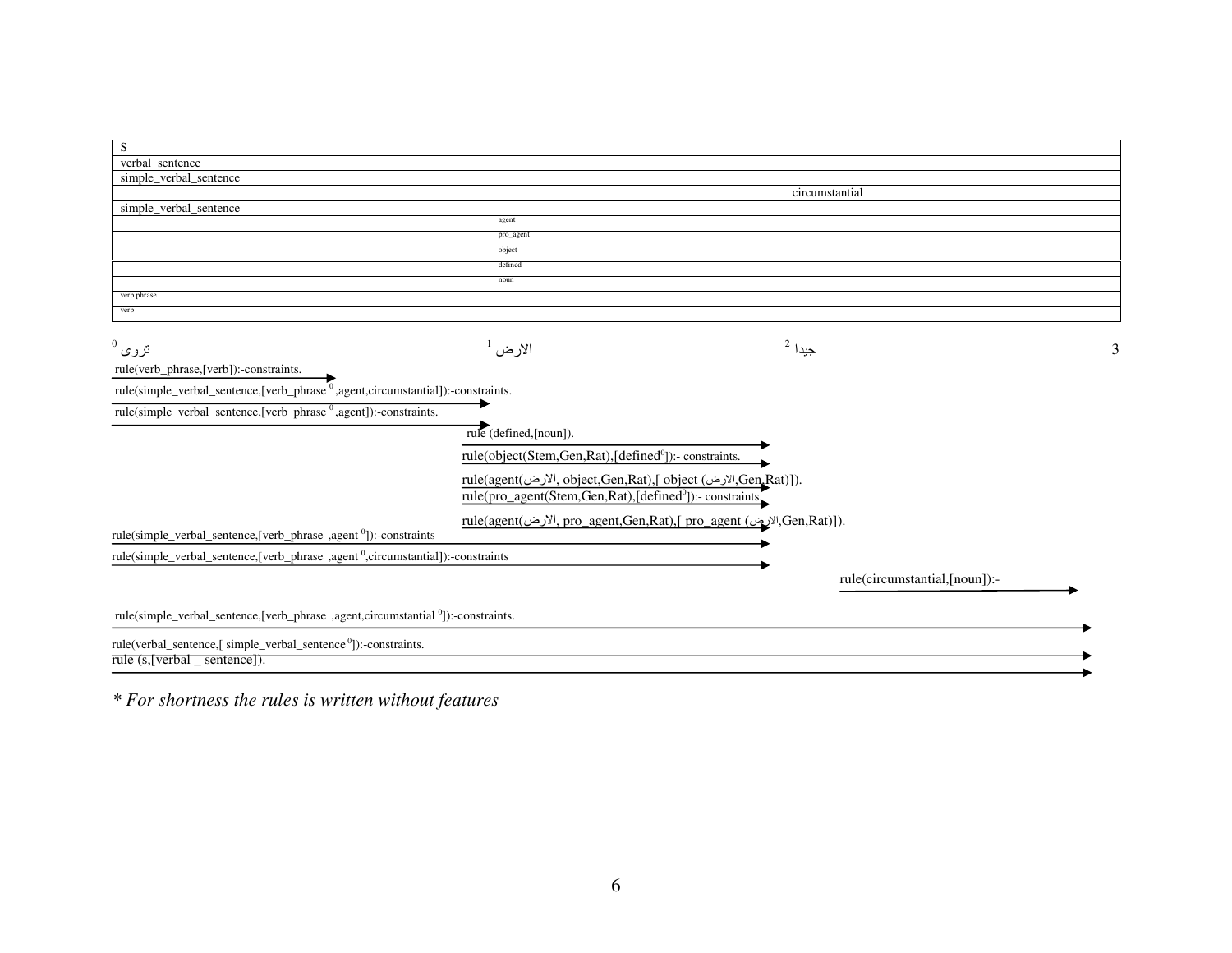

**Figure (4) –** Parse Tree. The parser discovers the nodes of the tree in the order shown by arrows.

### **5. Conclusion**

This paper has been concentrated on issues in the design and implementation of a bottom-up chart parser for Arabic. We acquired the Arabic grammar rules of irab (' ') and the effects of applying these rules to the constituents of the Arabic sentence. The grammar rules encode the syntactic and the semantic constrains that help in resolving the ambiguity of parsing Arabic sentences. This will have a positive impact on applications such as machine translation because the target sentence will be produced from a structure that represents the intended meaning of the source Arabic sentence.

### **References**

1. Allen, J. 1995. *Natural Language Understanding*, second edition, The Benjamin/Cummings Publishing Company.

- 2. Covington M. 1994. *Natural Language Processing for Prolog Programmers*, Prentice Hall.
- 3. Ditters E. 2001. A Formal Grammar for the Description of Sentence Structure in Modern Standard Arabic, *In the proceeding of* Arabic *NLP Workshop at ACL/EACL*.
- 4. Feddag, A. 1992. *Arabic Morpho-Syntax and Semantic Parsing,* in proceeding of the 3 rd international conference and exhibition on Multi-lingual Computing, Univ. of Durham, UK.
- 5. Jaccarini A. 2001. A modifiable structural editor of grammars for arabic processing, *In the proceeding of* Arabic *NLP Workshop at ACL/EACL*.
- 6. Khayat M. 1996. *Understanding Natural Arabic*, in proceeding of the First KFUM workshop on information and computer science, Dhahran, Saudi Arabic, pp. k1-k4.
- 7. Ouersighni R. 2001. A major offshoot of the DIINAR-MBC project: AraParse, a morphosyntactic analyzer for